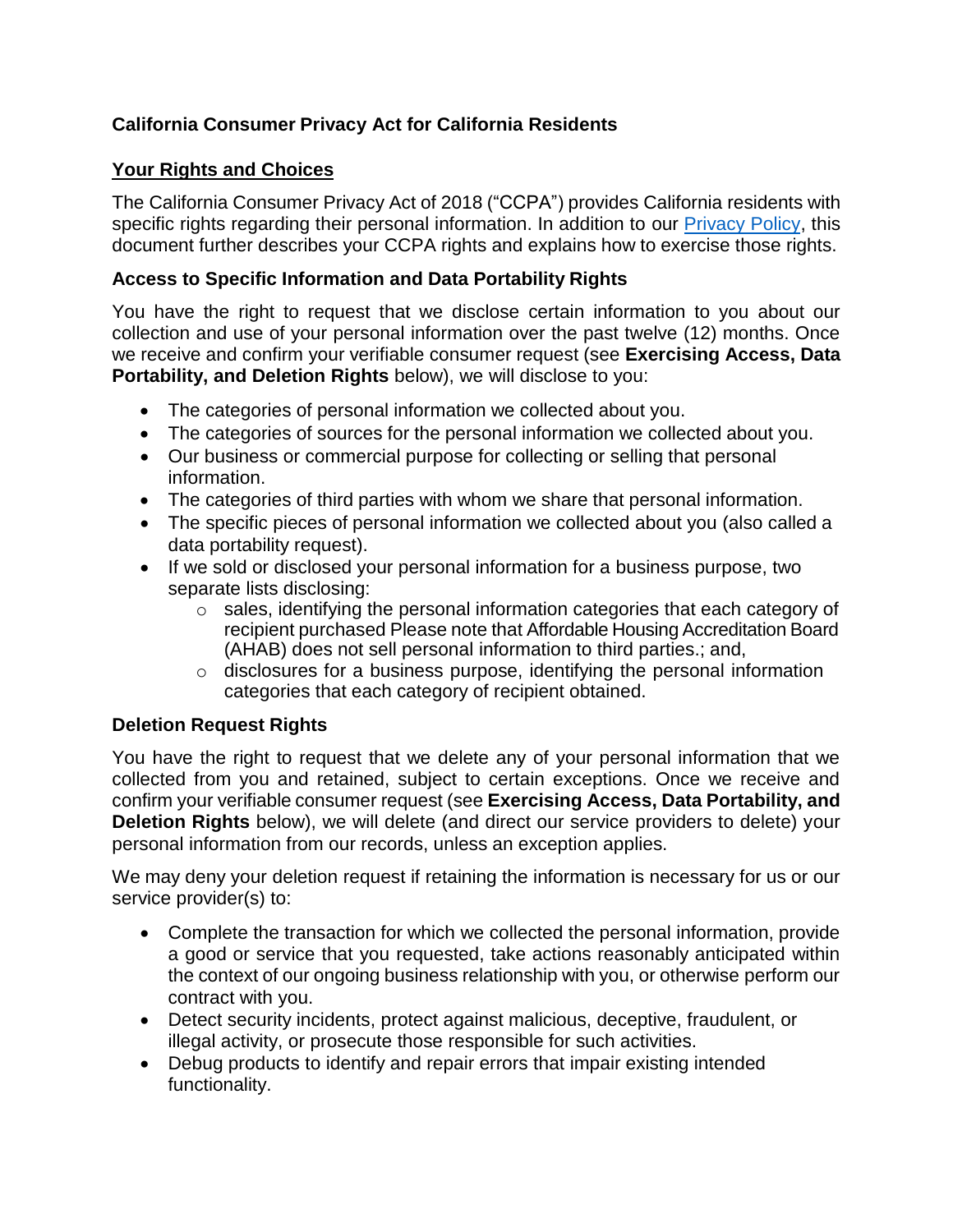- Exercise free speech or protect the right of another consumer to exercise their freespeech rights, or exercise another right provided for by law.
- Comply with the California Electronic Communications Privacy Act (Cal. Penal Code § 1546 *et. seq.*).
- Engage in public or peer-reviewed scientific, historical, or statistical research in the public interest that adheres to all other applicable ethics and privacy laws, when the information's deletion may likely render impossible or seriously impair the research's achievement, if you previously provided informed consent.
- Enable solely internal uses that are reasonably aligned with consumer expectations based on your relationship with us.
- Comply with a legal obligation.
- Make other internal and lawful uses of that information that are compatible with the context in which you provided it.

# **Exercising Access, Data Portability, and Deletion Rights**

To exercise the access, data portability, and deletion rights described above, please submit a verifiable consumer request to us by:

- Calling us at 877-891-AHAB
- Visiting us at <https://housingaccreditation.org/>
- Emailing us at info@housingaccreditation.org

Only you, or a person registered with the California Secretary of State that you authorize to act on your behalf, may make a verifiable consumer request related to your personal information. You may also make a verifiable consumer request on behalf of your minor child.

You may only make a verifiable consumer request for access or data portability twice within a 12-month period. The verifiable consumer request must:

- Provide sufficient information that allows us to reasonably verify you are the person about whom we collected personal information or an authorized representative.
- Describe your request with sufficient detail that allows us to properly understand, evaluate, and respond to it.

We cannot respond to your request or provide you with personal information if we cannot verify your identity or authority to make the request and confirm the personal information relates to you. For all requests, it is helpful to put the statement "California Privacy Rights" in the body of your request, describe the nature of your request, and provide your name, street address, city, state, and zip code. In your request, you need to provide enough information that allows us to reasonably verify that you are the person that we collected information about.

Making a verifiable consumer request does not require you to create an account with us.

We will only use personal information provided in a verifiable consumer request to verify the requestor's identity or authority to make the request.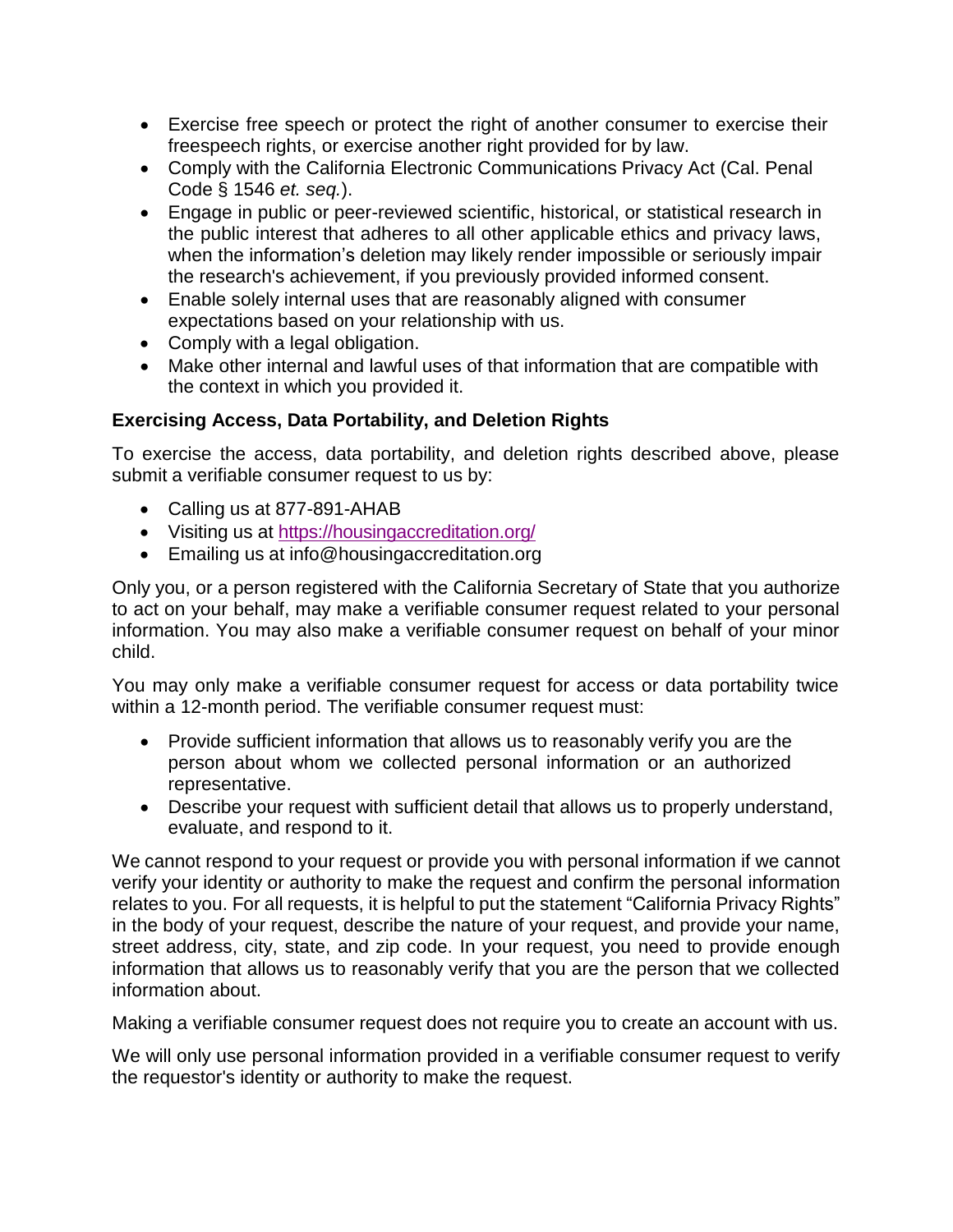## **Response Timing and Format**

We will confirm receipt of a verifiable consumer request within ten (10) days and provide information about how we will process the request.

We will provide a response to a verifiable consumer request within forty-five (45) days of its receipt. If we require more time (up to an additional 45 days, 90 calendar days total), we will inform you of the reason and extension period in writing.

We will deliver our written response by mail or electronically, at your option.

Any disclosures we provide will only cover the 12-month period preceding the verifiable consumer request's receipt. The response we provide will also explain the reasons we cannot comply with a request, if applicable. For data portability requests, we will select a format to provide your personal information that is readily useable and should allow you to transmit the information from one entity to another entity without hindrance.

We do not charge a fee to process or respond to your verifiable consumer request for access/to know and/or delete your information.

For all requests, it is helpful to put the statement "California Privacy Rights" in the body of your request, describe the nature of your request, and provide your name, street address, city, state, and zip code. In your request, you need to provide enough information that allows us to reasonably verify that you are the person that we collected information about.

#### **Personal Information Sales Opt-Out and Opt-In Rights**

While California residents have the right to opt-out of the sale of their personal information under CCPA, we do not sell personal information to any third parties, and therefore, we have not included a "Do Not Sell My Personal Information" link on our website. If our practices change, we will update our Privacy Policy and take any other necessary action to comply with applicable law.

Additionally, we do not intend to market to any individual under the age of 18, and we expressly prohibit, anyone under the age of 16 from disclosing or submitting any personal information to us through our website or other means. Therefore, we do not sell any information of any individual under the age of 18.

### **NON-DISCRIMINATION**

We will not discriminate against you for exercising any of your CCPA rights. Unless permitted by the CCPA, we will not:

- Deny you goods or services.
- Charge you different prices or rates for goods or services, including through granting discounts or other benefits, or imposing penalties.
- Provide you a different level or quality of goods or services.
- Suggest that you may receive a different price or rate for goods or services or a different level or quality of goods or services.